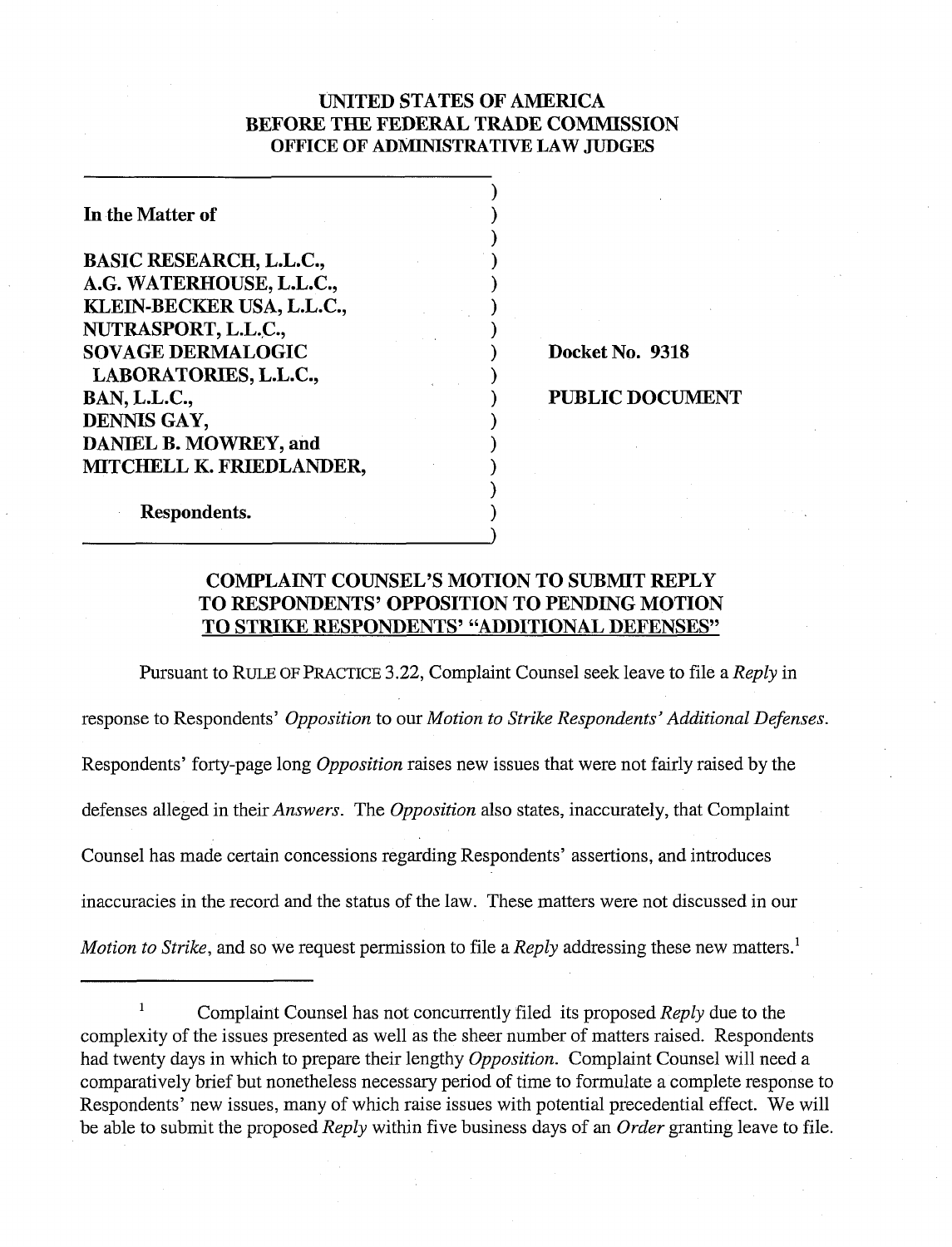Respondents' Opposition contained the following new issues, among others: (1) Whether, as Respondents now contend, this Court lacks authority to rule on due process, *First Amendment*, and Administrative Procedure Act issues in the context of a *Motion to Strike*, when Respondents initially raised these issues as defenses for trial; (2) Whether, as Respondents now contend, the "controlling line of cases" for the alleged due process defense pertains to the standards employed by the FDA, or other entities, but not the FTC; (3) Whether, as Respondents now contend, the internal use of FTC advertising substantiation standards before the issuance of the *Complaint* actually constituted "final agency action" against Respondents, and a violation of the First Amendment; (4) Whether, as Respondents now contend, Complaint Counsel has made certain concessions regarding Respondents' assertions; and *(5)* Whether Respondents are entitled to assert laches or equitable estoppel against the FTC by raising new factual allegations in the Opposition, and will require discovery to uncover statements allegedly made directly to them, particularly when the weight of authority does not support the application of these defenses.

These five questions were not raised in Respondents' defenses or the rest of the *Answers*. Complaint Counsel could not have reasonably raised these questions in their Motion to Strike. At the time that we filed our Motion, few could have reasonably foreseen that Respondents would disclaim the Administrative Law Judge's authority to rule on defenses proffered for trial, rely upon FDA caselaw instead of FTC caselaw, characterize the staff's pre-Complaint processes as "final agency action" or a restraint on free speech; incorrectly describe our discovery responses as making certain concessions regarding Respondents' assertions, or introduce new factual allegations in the Opposition.

 $-2-$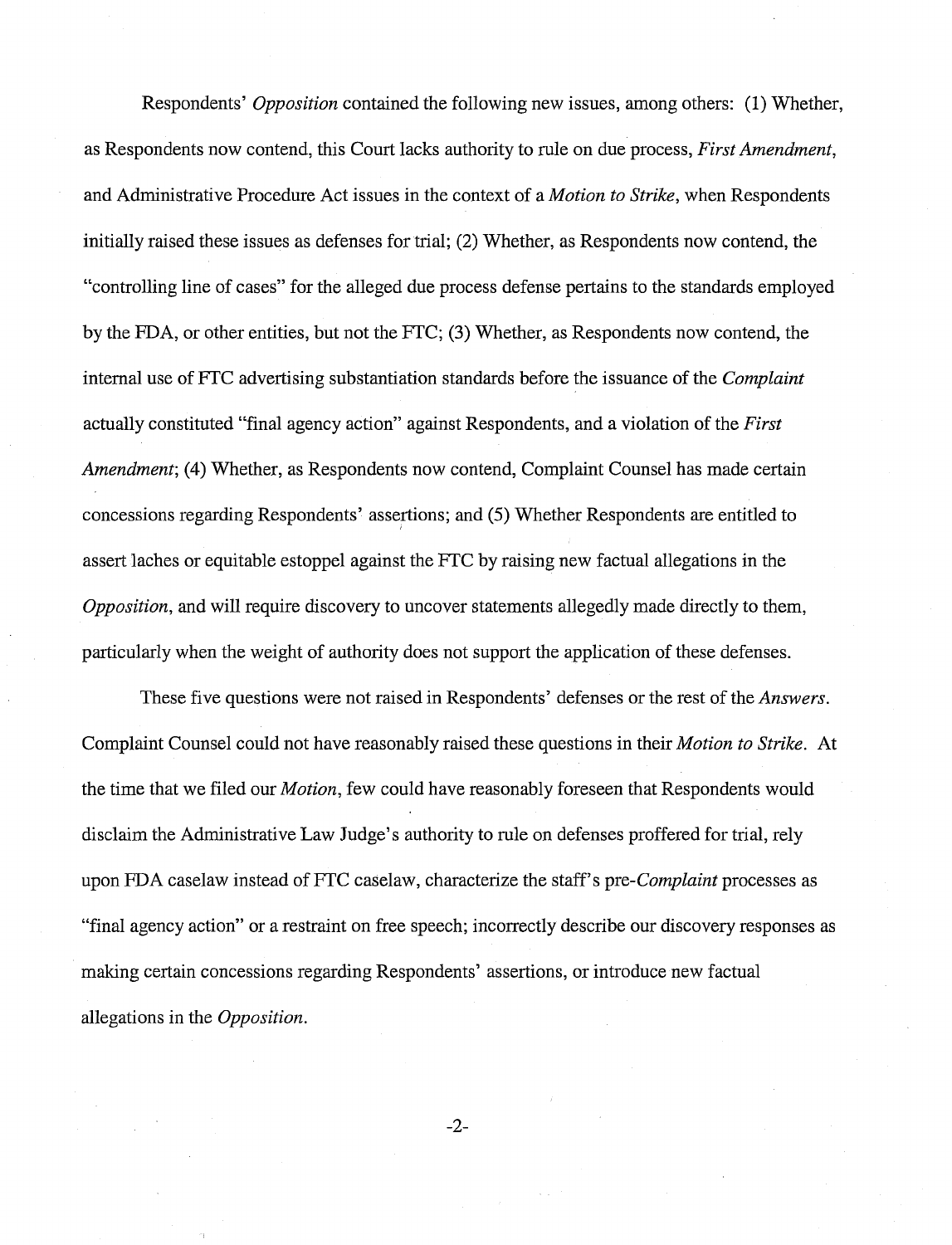The RULES state that "[tlhe moving party shall have no right to reply, except as permitted by the Administrative Law Judge or the Commission." RULE 3.22(c). Permission to file replies may be granted when such pleadings would prove "necessary or useful." In re Basic Research, LLC, 2004 WL 1771591 (July 20,2004) (Chappell, J.). Replies have been permitted even in the absence of a formal motion. See In re MSC Software Corp., Docket No. 9299, 2002 WL 509706 (Jan. 17, 2002); see also In re Grolier, Inc., 97 F.T.C. 194, 196 (1981). In this case, because Respondents have raised new issues for the record, it is fair to allow an opportunity to respond. **A** response to the new issues raised in Respondents' Opposition would assist the Court in resolving the pending *Motion*. Unlike Respondents' previous replies, the proposed filing would not simply reiterate arguments set forth in the original moving papers.

Granting leave to file a reply is especially appropriate given the significance of this preliminary dispute. Respondents have propounded dozens of document requests related to their panoply of alleged defenses. See, e.g., Basic Research, LLC's Second Request for Production of Documents (Sept. 9,2004) (demanding, among other things, all documents relating to the individual Commissioners' professional expertise) (attached hereto). Their conduct already has had a profound impact on the course of this litigation and the discovery process; if this conduct is allowed to continue, it will also affect the scope of the hearing on the Commission's *Complaint*.<sup>2</sup>

<sup>&</sup>lt;sup>2</sup> In their *Opposition*, Respondents make their motivations quite plain. They wish to try a case completely dissimilar from that raised by the Commission's *Complaint*—a case in which the crux of the matter is not whether Respondents marketed dietary supplements with false or unsubstantiated claims, but whether the FTC engaged in "repeated violations of Respondents' fundamental rights," or an "unyielding refusal to comply with the requirements of due process," among other alleged illegalities. See, e.g., Resp'ts' Opp'n at 2, 8.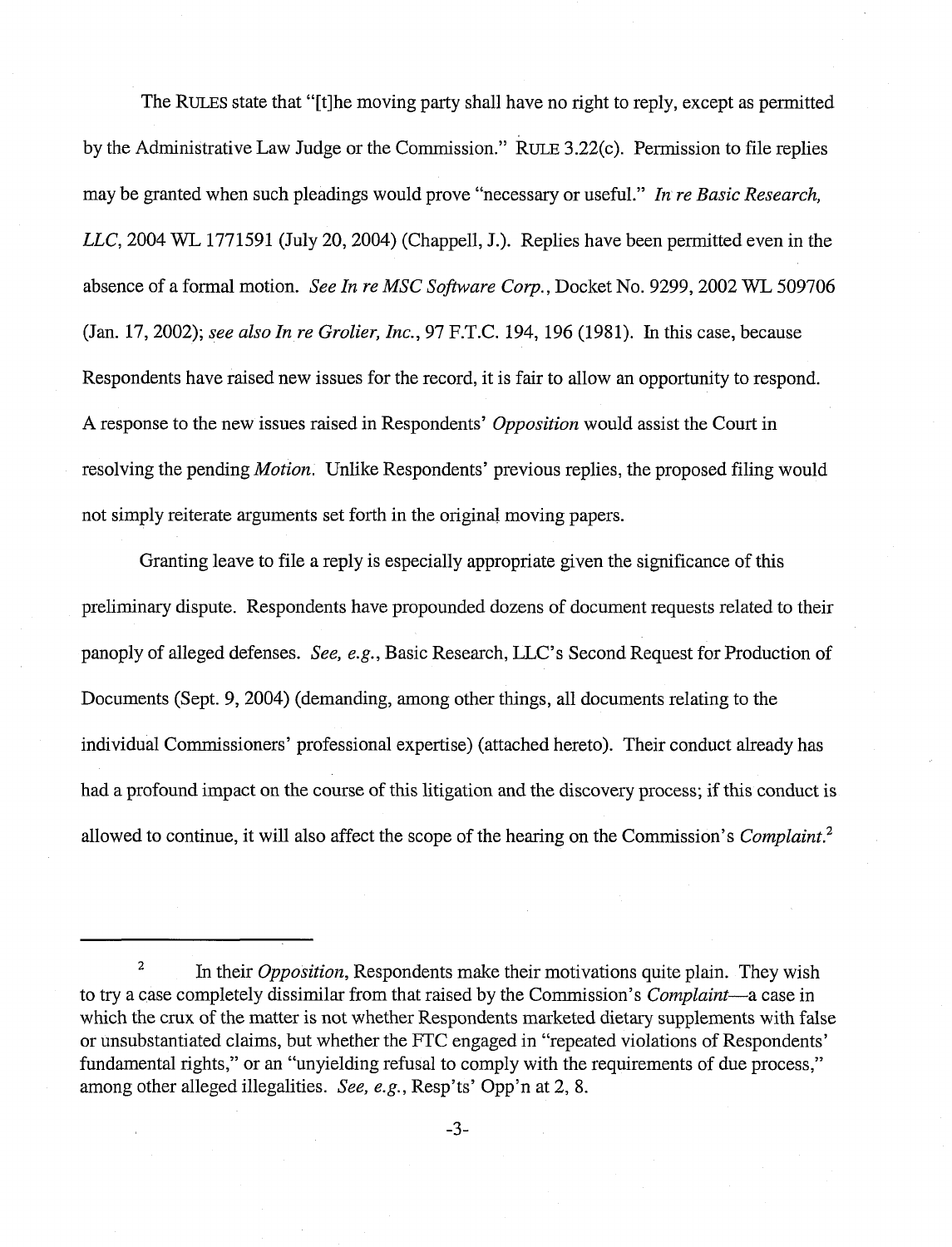## **CONCLUSION**

For the reasons set forth above, Complaint Counsel respectfully request the opportunity to to file a Reply to address new matters that Respondents raised in defense of their alleged defenses. A proposed order granting leave to file a Reply within five business days of said leave is attached.

Respectfully submitted,

w 00.

Laureed Kapin (202) 326-3237<br>Walter C. Gross, III (202) 326-3319 Walter C. Gross, III Joshua S. Millard (202) 326-2454 Robin M. Richardson (202) 326-2798 Laura Schneider (202) 326-2604

Division of Enforcement Bureau of Consumer Protection Federal Trade Commission 600 Pennsylvania Avenue, N.W. Washington, D.C. 20580

Dated: September 13, 2004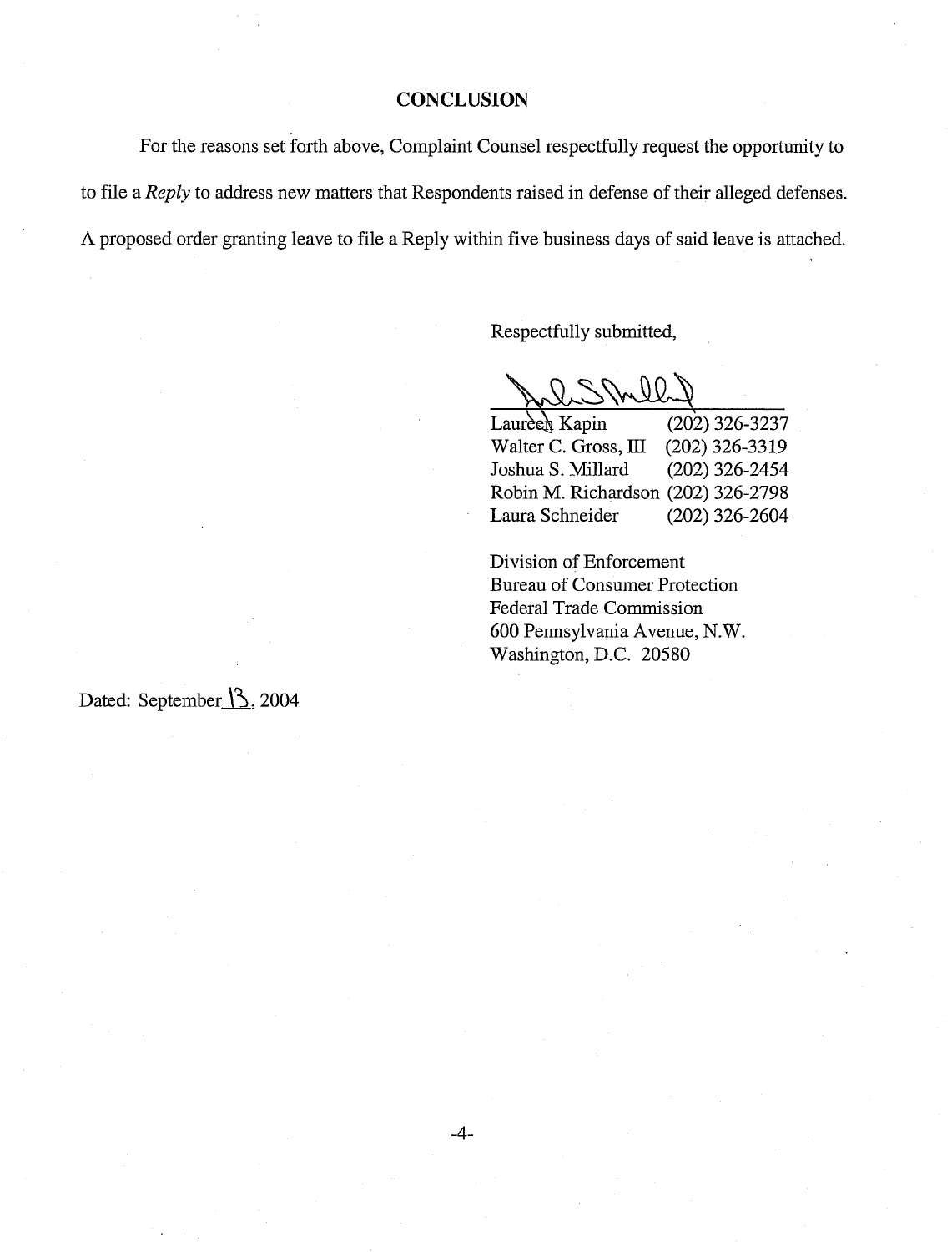# **ATTACHMENT TO COMPLAINT COUNSEL'S MOTION TO SUBMIT REPLY TO RESPONDENTS' OPPOSITION TO PENDING MOTION TO STRIKE RESPONDENTS' "ADDITIONAL DEFENSES"**

**(1) Basic Research, LLC's Second Request for Production of Documents (Sept. 9,2004).**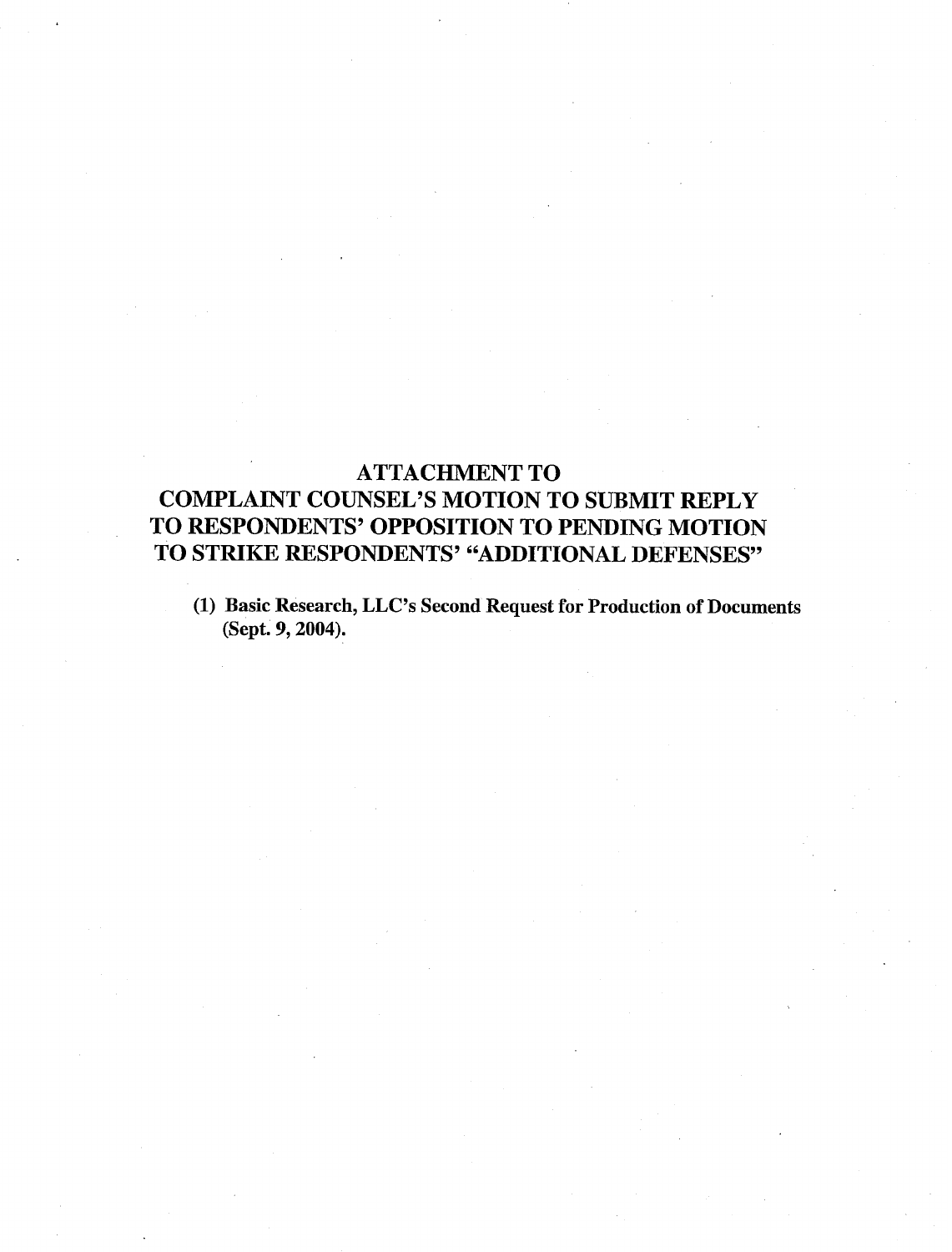## **UNITED STATES OF AMERICA BEFOlRE FEDERAL TRADE COMMISSION OFFICE OP ADMINISTRATIVE LAW JUDGES**

| In the Matter of                         |  |
|------------------------------------------|--|
| BASIC RESEARCH, L.L.C,                   |  |
| A.G. WATERHOUSE, L.L.C.,                 |  |
| KLEIN-BECKER USA, L.L.C.,                |  |
| NUTRASPORT, L.L.C.,                      |  |
| SOVAGE DERMALOGIC LABORATORIES, L.L.C.,  |  |
| d/b/a BASIC RESEARCH, L.L.C.,            |  |
| OLD BASIC RESEARCH, L.L.C.,              |  |
| BASIC RESEARCH, A.G. WATERHOUSE,         |  |
| BAN, L.L.C.,                             |  |
| d/b/a KLEIN-BECKER USA, NUTRA SPORT, and |  |
| SOVAGE DERMALOGIC LABORATORIES,          |  |
| DENNIS GAY,                              |  |
| DANIEL B. MOWREY,                        |  |
| d/b/a AMERICAN PHYTOTHERAPY RESEARCH     |  |
| LABORATORY, and                          |  |
| ITCHELL K. FRIEDLANDER                   |  |
|                                          |  |
|                                          |  |

**DOCKET NO. 9318** 

*Responderzts~* 1

## **BASIC RESEARCH, LLC'S SECOND REQUEST FOR PRODUCTION OF DOcTJMIcNTS**

Respondent, Basic Research, L.L.C., by and through its undersigned counsel, and pursuant to 16 CFR 93.37(a), hereby requests Complaint Counsel to produce the documentary material and tangible things identified below for inspection and copying witllin fifteen (15) days at FeldmanGale, P.A., Miani Center, 19th Floor, 201 South Biscayne Blvd., Miami, Florida 33 131, or such time aud place as may be agreed upon by all counsel.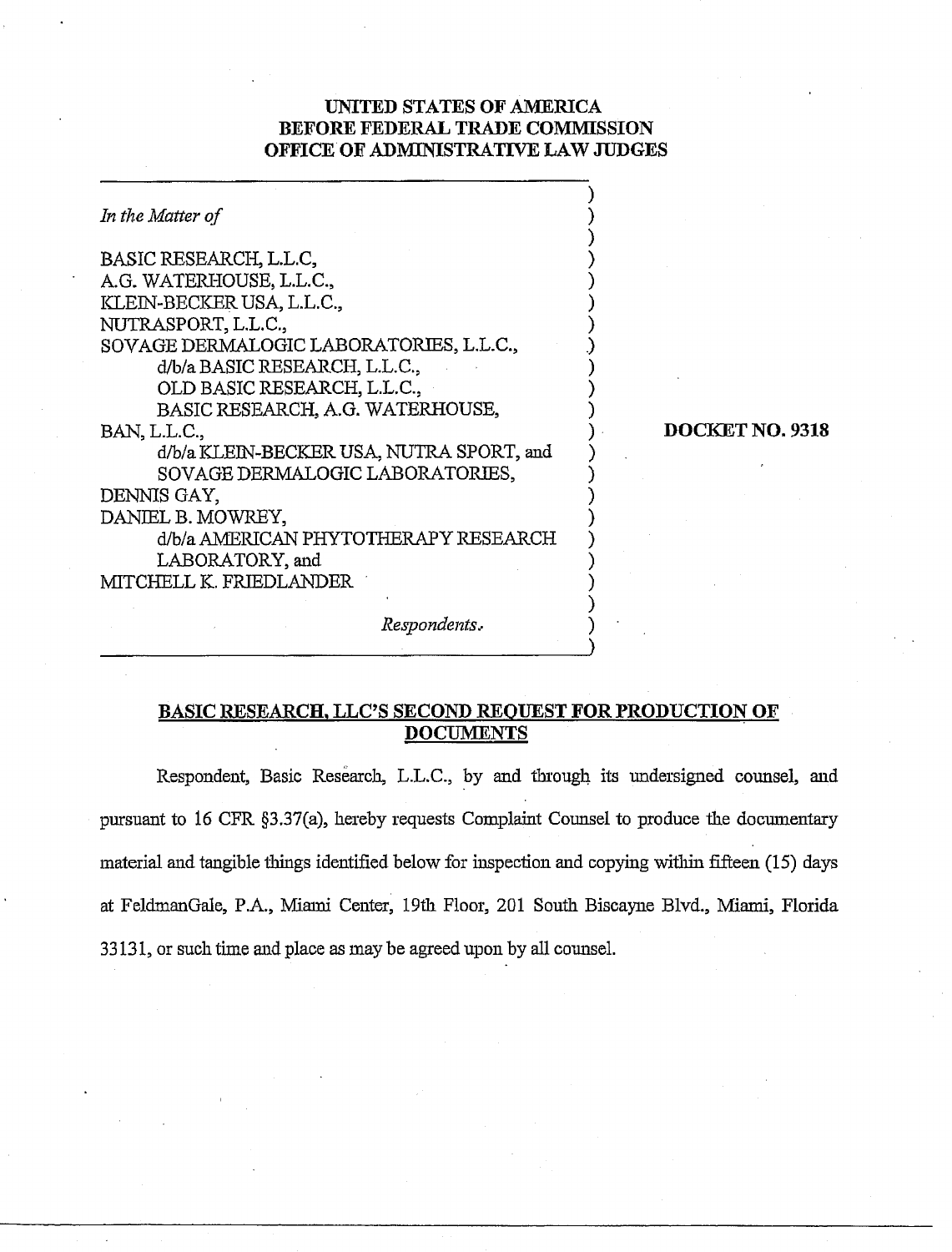## **DEPIMTIONS**

Notwithstanding any definition below, each word, term, or phrase used in these Requests for Production is intended to have the broadest meaning permitted under the Federal Trade Commission's Rule of Practice.

1. "Challenged Products" shall mean each product referred to **iu** the Complaint, including: Dermalin-APg, Cutting Gel, Tummy Flattening gel, Leptroprin, Anorex, and PediaLean, both individually and collectively.

2. "Commission," "you," and "your" shall mean the Federal Trade Commission, its employees, agents, attorneys, consultants, representatives, officers, and all other persons acting or purporting to act on its behalf.

**3.** "Cormnunications(s)" shall mean the transmittal or exchange of information of any kind in any form, including oral, written, or electronic form.

**4.** "Coinplaint" shall mean the admiuistxative complaiut issued by the Federal Trade Cornmission and any amendments to that Complaint, in the above-captioned matter.

**5.** "Corporate Respondents" shall mean the following Respondents: Basic Research, LLC, A.G. Waterhouse, LLC, Klein-Becker, **usa,** LLC, Nutrasport, LLC, Sovage Dermalogic Laboratories, LLC and BAN, LLC, both individually and collectively as defined in the Complaint, including all of fieir operations under any trade names.

*6.* ''Docment" should be interpreted in the broadest sense permitted under the Federal Trade Commission's Rules of Practice, including but not limited to writings, drawings, graphs, charts, photographs, audio recordings, transcripts, videotapes, electronic mail, and other data compilations fiom which information can be obtained. The term "document" includes originals md **all** non-identical copies.

 $\overline{2}$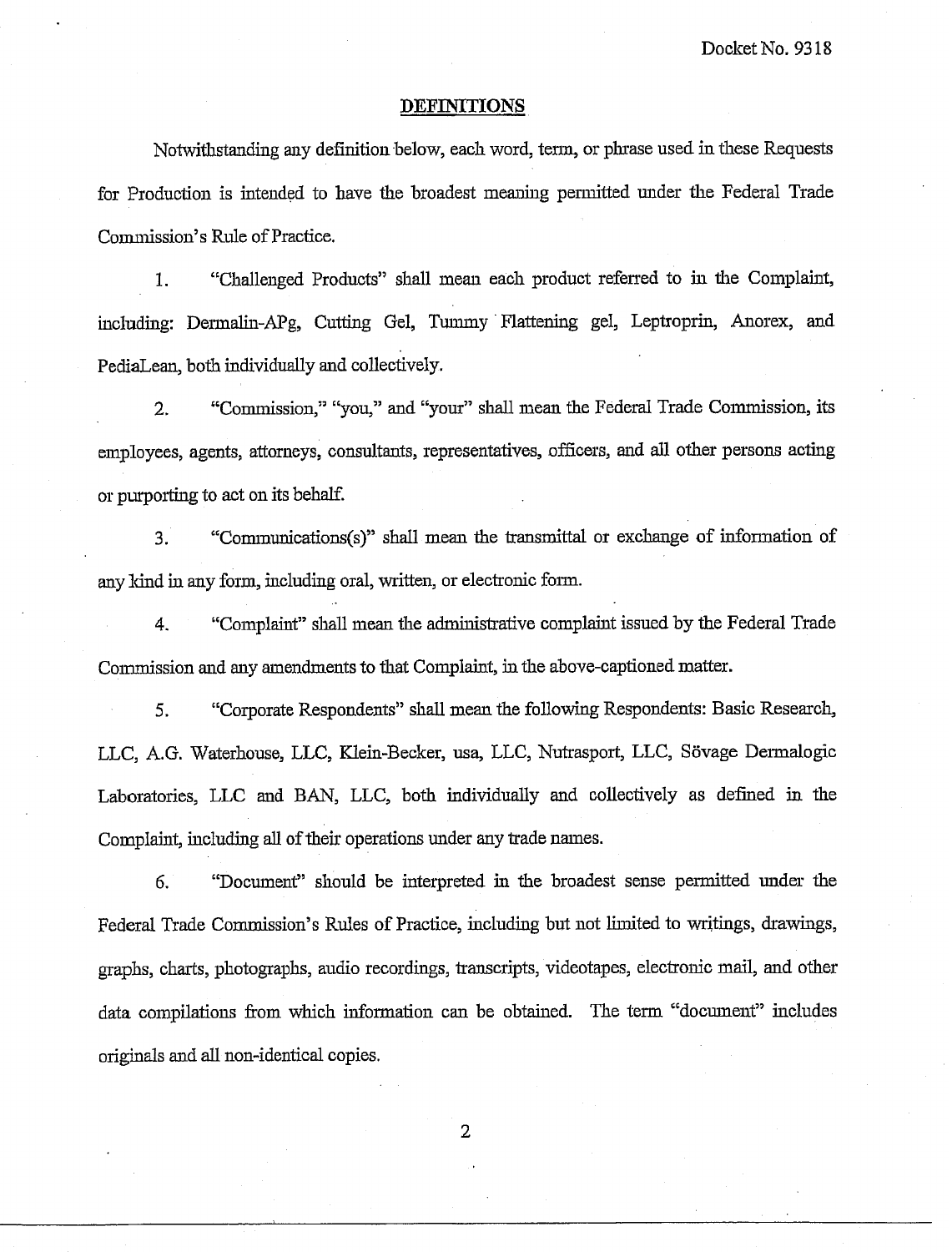7. communication" or "communications" mean the act or fact of transmittinginformation, whether by correspondence, telephone line, computer media, meeting or any occasion of joint or mutual presence, as well as the transmittal of any document from one person to another.

**8.** "Each" and "anyy' shall mean and shall include the word "all" so as to have the broadest meaning wheikver necessary to bring within the scope of *any* Specification all information and/or document(\$) that otherwise might be construed to be outside its scope.

**9.** "Efficacy" shall mean the ability of the product to achieve the results for which it is advertised.

10. "Individual Respondents" shall mean: Respondents Dennis Gay, Daniel B. Mowrey, and Mitchell K. Friedlander, both individually and collectively, unless otherwise stated.

11. "Or" includes "and" and "and" shall include "or," so as to have the broadest meaning whenever necessary to bring within the scope necessary to bring within the scope of any Request for **all** information or documents that might otherwise be construed to be outside its scope.

12. "Person" or "Persons" shall mean: all natural persons, corporations, partnerships or other business associations, and each and every other legal entity, including all members, officers, predecessors, assigns, divisions, branches, deparlments, affiliates, and subsidiaries.

13. **CTR** <sup>c</sup>Tromotional Material" shall mean: any written or oral statement, advertisement, illustration, or depiction that is designed to effect a sale or create interest in the purchasing of goods or services, whether the same appears **in** a press release, video news release, brochure, newspaper, magazine, pamphlet, leaflet, circular, mailer, book insert, sticker, free standing insert, letter, catalogue, poster, chart, billboard, public transit card, point of purchase display,

 $\overline{3}$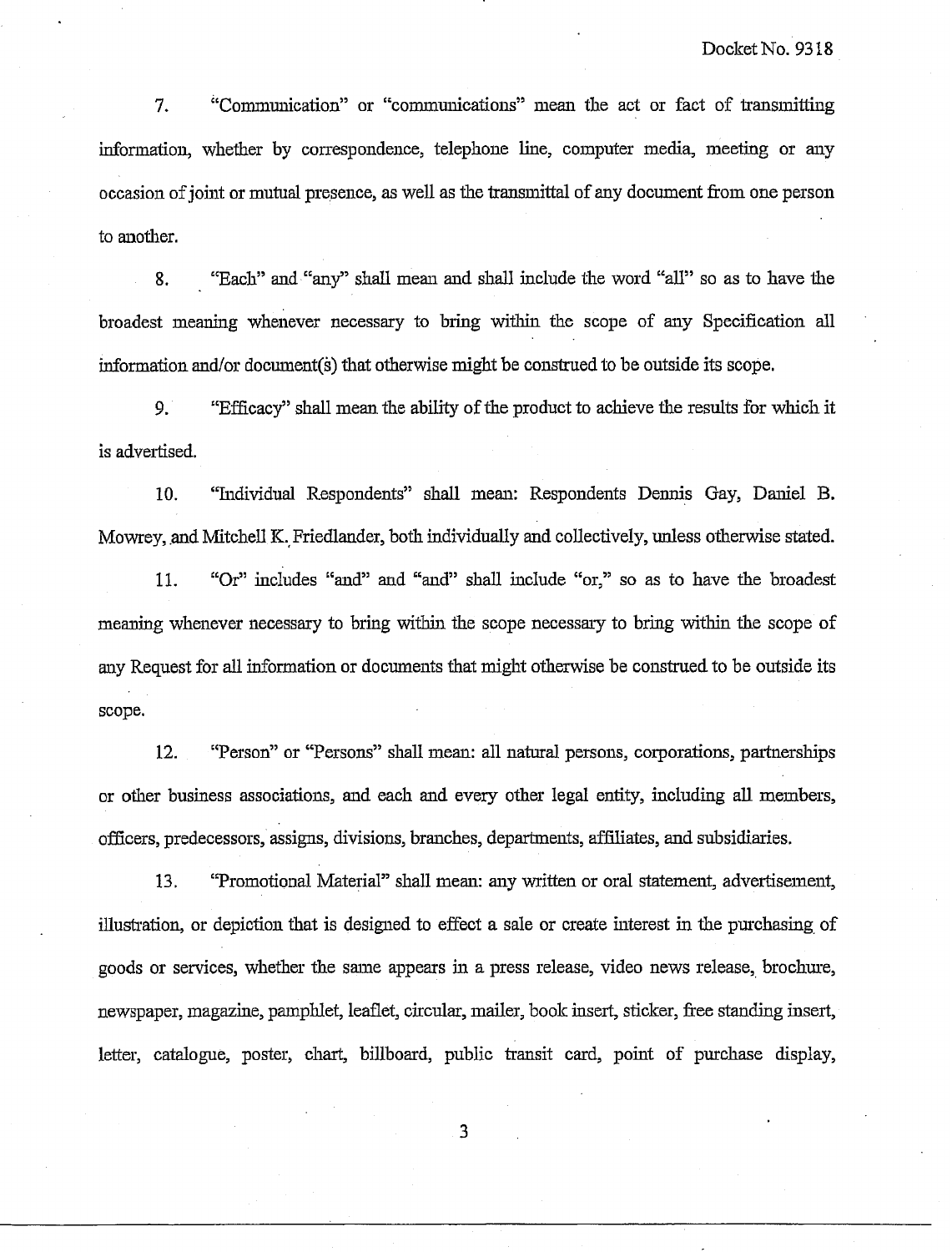instructional or education materials, packaging, paclcage insert, package label, **film,** slide, radio or television broadcast or transmission, Internet or World Wide Web site, streaming video, electronic mail, audio program transmitted over a telephone system, script(s) used to make oral solicitations to consumers, or publications or broadcast **in** any other medium.

14. "Referring to" or "relating to" shall mean: discussing, describing, reflecting, containing, analyzing, studying, reporting, commenting, evidencing, constituting, setting forth, considering, recommending, concerning, or pertaining to, in whole or **in** part.

**15. Correspondents**)" shall mean" all Corporate Respondents and all Individual Respondents, both individudy and collectively, unless otherwise stated.

16. "Safety" shall mean the ability of the product to be used without risk or adverse health consequences for the user.

#### **INSTRUCTIONS**

1. Unless otherwise specified, the time period covered by these document production requests shall not be limited. All documents and tangible figs responsive to the request – regardless of dates or time periods involved – must be provided.

2. Each document production request shall operate and be construed independently. Unless otherwise indicated, no paragraph limits the scope of any oiher paragraph.

3. *All* documents that in their original form were stapled, clipped, or otherwise attached to other documents sbould be produced in such form. A complete copy of each document should be submitted even if only a portion of the document is within the scope of the Request. Each page produced should be marked with a unique Bates tracking number.

4. Documents covered by this Request are those which are **jn** your possession or under your actual or constructive custody or conirol.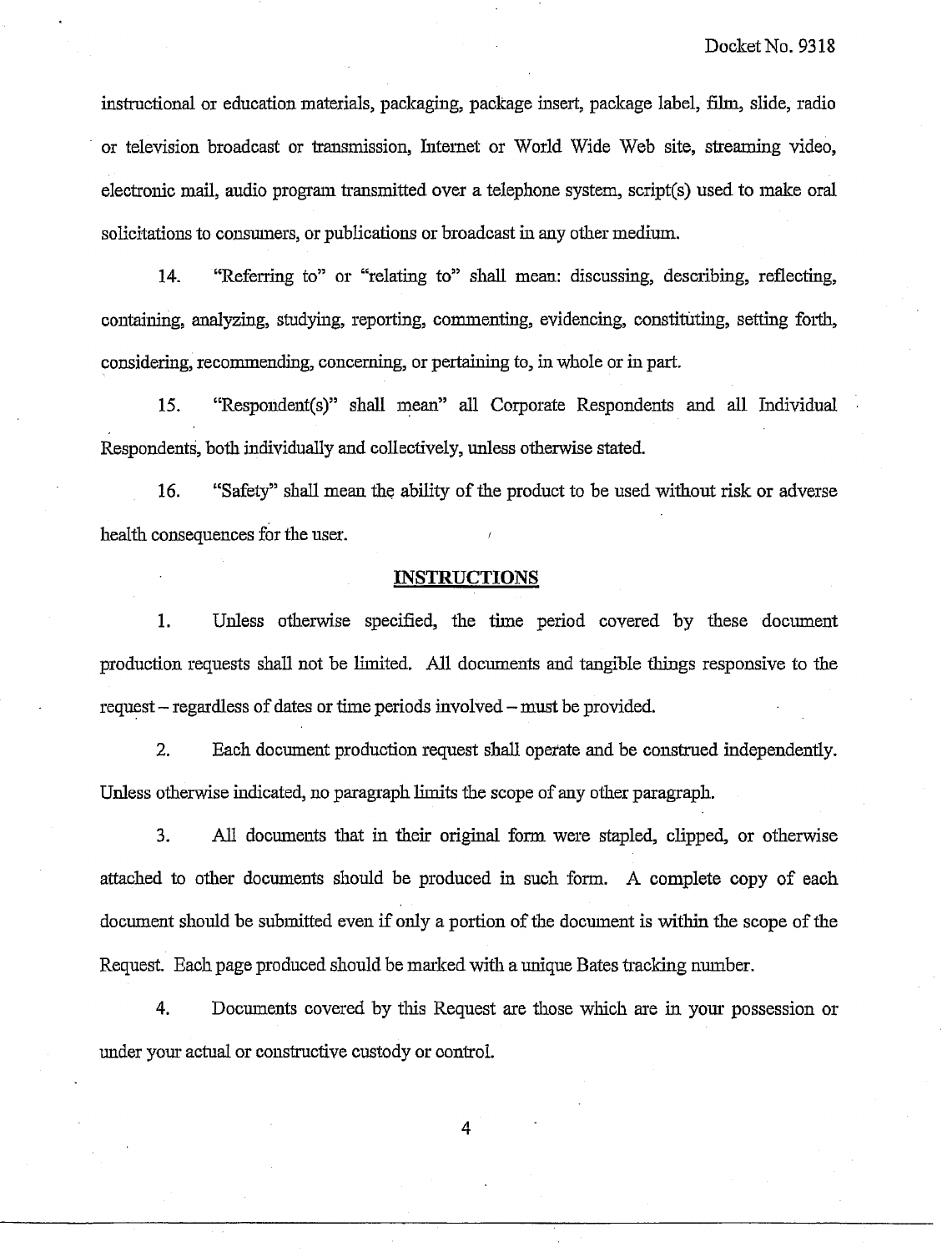**5.** This Request does not seek documents that were provided to you by the Corporate Respondents in response to formal investigative demands.

*6.* Responsive documents that are not produced because you claim a privilege must be identified on a privilege log. The log must identify the grounds for withholding the document, fie date of the document, type (e.g., letter, meeting, notes, memo), nature and subject matter of the document, the author or originators, and the addresses/recipients. Each author or recipient who is **an** attorney should be noted as such. If only a part of a responsive document is privilege, all non-privileged portions of the document must be provided.

**7.** The First Request for Production is continuing in character so as to require you to produce additional information promptly upon obtaining or discovering different, new or further information before the close of discovery.

**8.** The use of the singular includes the plural, and the plural includes the singular.

**9.** The use of a verb in any tense **shall** be construed to include all other tenses.

10. The spelling of a name shall be construed to include **all** similar variants of such name.

### **DOCUMENT REQUESTS**

1. All transcripts of or relating to the Respondents:

2. All documents listed in Complaint Counsel's Initial Disclosures.

**3.** *All* documents relating to submissions by **the** Federal Trade Commission in all prior weight loss cases.

**4.** All consent orders issued by the Federal Trade Commission in weight loss cases.

**5.** All documents relating to the contention that clinical testing does not support the representations made in **the** advertising of the Challenged Products.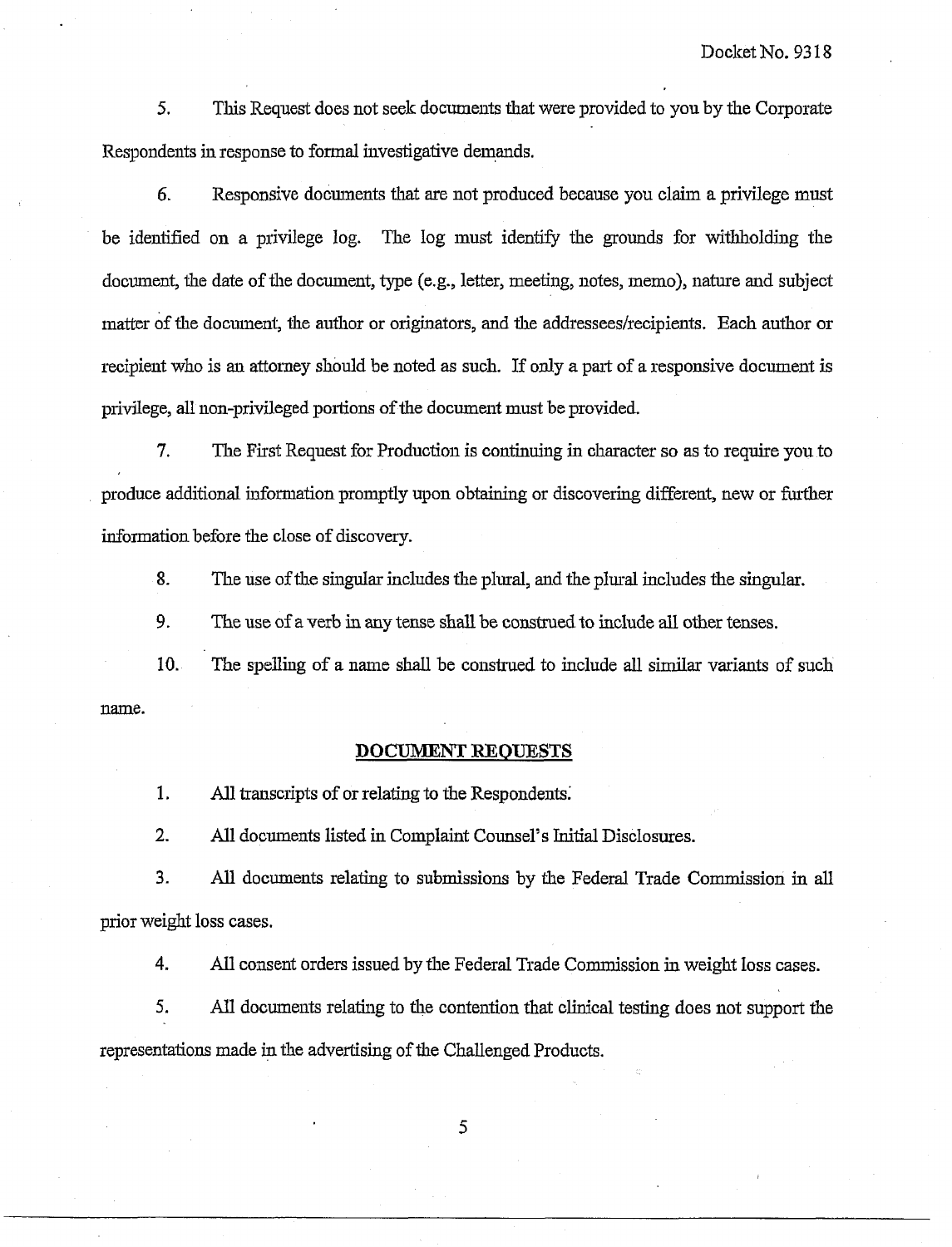6 All expert reports that the Federal Trade Commission bas iiled in other part lhree proceedings or proceedings under Section 13(b) of the FTC Act.

7. All depositions talcen of the Federal Trade Commission substantiation experts **in any** weight loss cases.

**8.** All appellate briefs filed by the Federal Trade Commission in other part **3**  proceedings or proceedings under Section 13 (b) of the FTC Act.

**9.** *All* complaints relating to the Challenged Products, including consumer and nonconsumer complaints.

10. All communications with the National Institute of Health (NIH) relating to the Respondents or Challenged Products.

1 1. All communications with the Food and Drug Administration (FDA) relating to the Respondents or Challenged Products.

12. All comnunications **with** or to Cytodyne Technologies, Inc., its agents, officers, employees, Brian Molloy, Steve Stem, Brian Benevento, or Me1 Rich.

13. *All* documents relating to any request for rulemaking submitted to the Federal Trade Commission by Jonathon W. Emord, Esq.

14. All communications with or to former employees of the Corporate Respondents.

**15.** All communications with authors of any studies or publications submitted to the Federal Trade Commission by the Corporate Respondents.

16. *All* notes of conversations with authors of studies or publications submitted to the Federal Trade Commission by the Corporate Respondents.

17. All communications to or with consumers relating to the Challenged Products.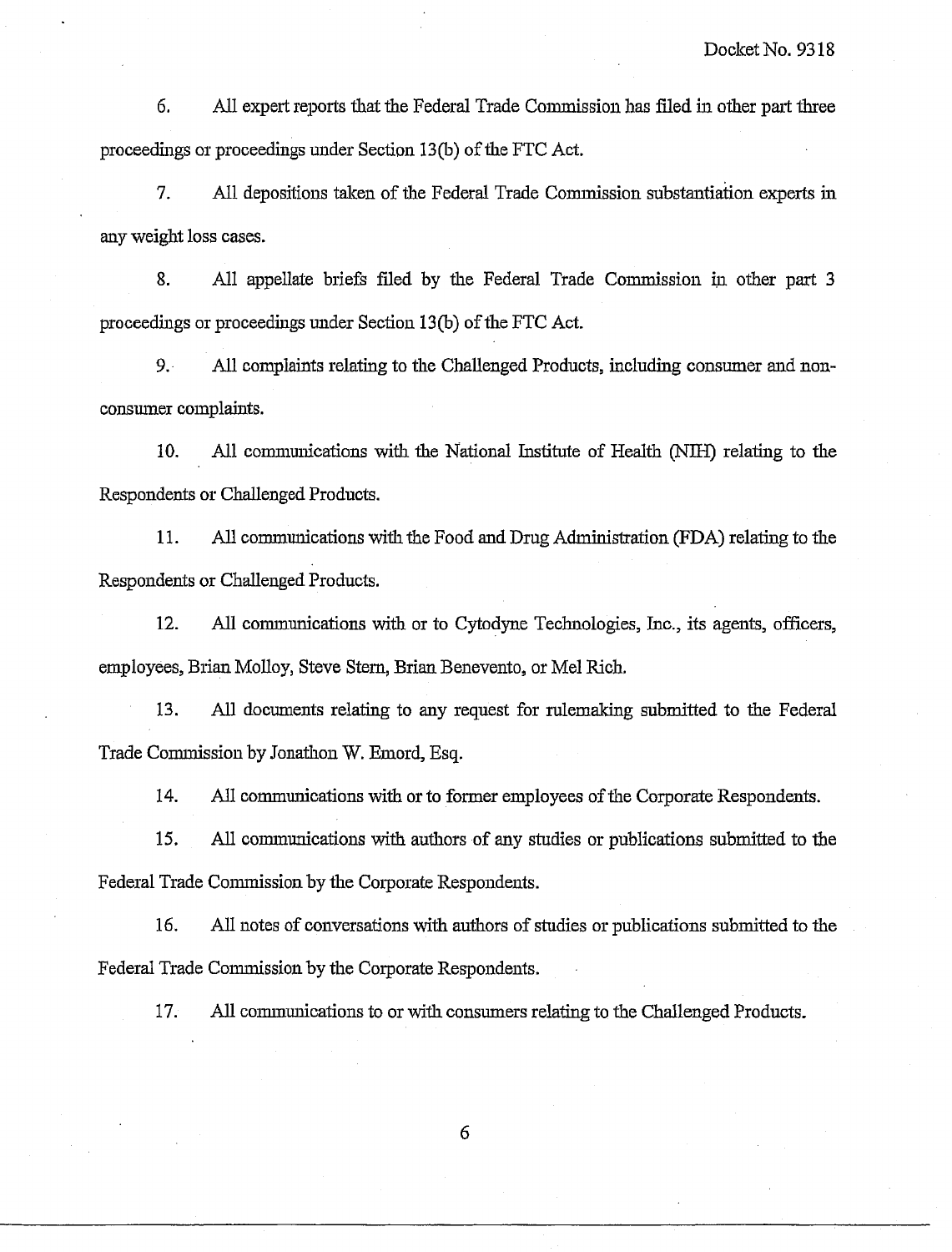18. All communications to or with consumers relating to competitors of the Challenged Products.

19. *All* documents relating to the interpretations of the advertisements of the Challenged Products.

20. AU documents relating to the expertise and traiuing of the FTC Commissioners in advertising interpretation.

21. All documents relating to the expertise and training of the FTC Commissioners in the interpretation of scientific or medical studies.

22. All documents relating to studies contradicting or mdennining the express or implied interpretations of the advertisements for the Challenged Products.

23. All Federal Trade Commission publications which set forth the substantiation standard applicable in this case.

24. All reported cases which set forth the substantiation standard applicable in this case.

25. All internal memorandums which set forth the substantiation standard applicable in this case.

26. All request for rulemaking relating to the substantiation standard applicable in this case.

27. *All* documents relating to requests by advertisers for clarification on the substantiation standards applicable in this case.

**28.** All doculnents relating to requests made by advertisers pursuant to 16 C.F.R.  $§1.1.$ 

 $\overline{7}$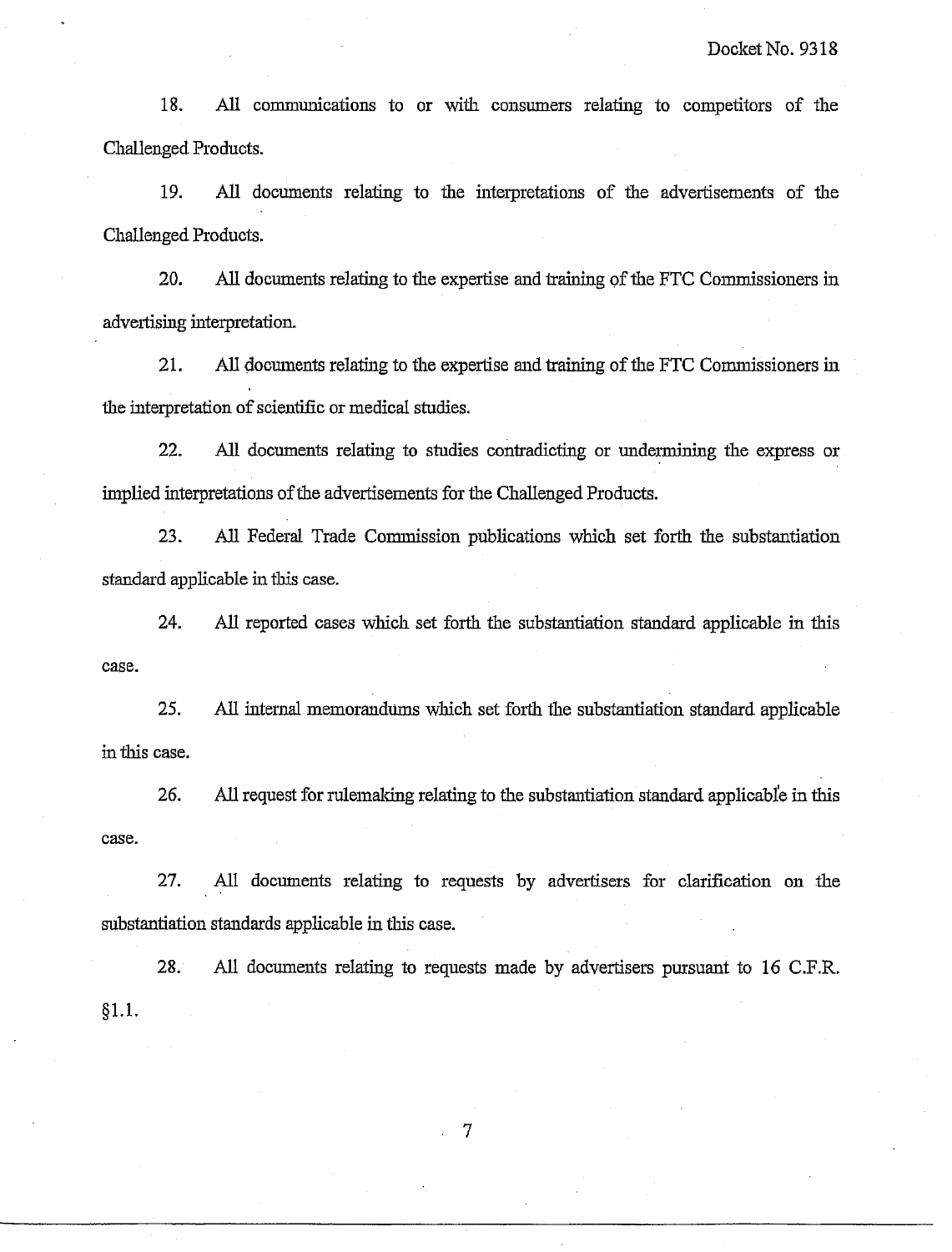29. All documents relating to requests made to the Federal Trade Commission by advertisers seeking approval of advertising prior to dissemination.

30, *All* studies reviewed by the Federal Trade Commission relating to the Challenged Products.

3 1. *All* consumer surveys conducted by the Federal Trade Commission relating to the Challenged Products.

32. *AIl* documents which define or explain the meaning of "competent **and** reliable scientific evidence."

33. **All** documents which purport to establish what constitutes competent and reliable evidence for purposes of supporting efficacy claims of weight loss products.

34. All correspondence to or with the individuals who served on the panel of "Deception in Weight Loss Advertising: A Workshop," held on November 19,2002.

**35.** *All* documents that reflect the Federal Trade Commission's understanding of what the Federal Trade Commission needs to have a "reason to believe."

36. *All* documents which support the Federal Trade Commission's analysis of the meaning of the claims made by Respondents about the Challenged Products.

**37.** All documents which reflect the meaning of the wo~ds "Rapid" and "Substantial."

**38.** *All* drafts or versions of any expert reports.

39. All document and things considered and/or relied upon by any expert in connection with his or her services in this action.

40. All documents and things generated by any expert in comection with his or her services in the instant action, including but not limited to, any videos, photographs, tests, test results, notes and memoranda.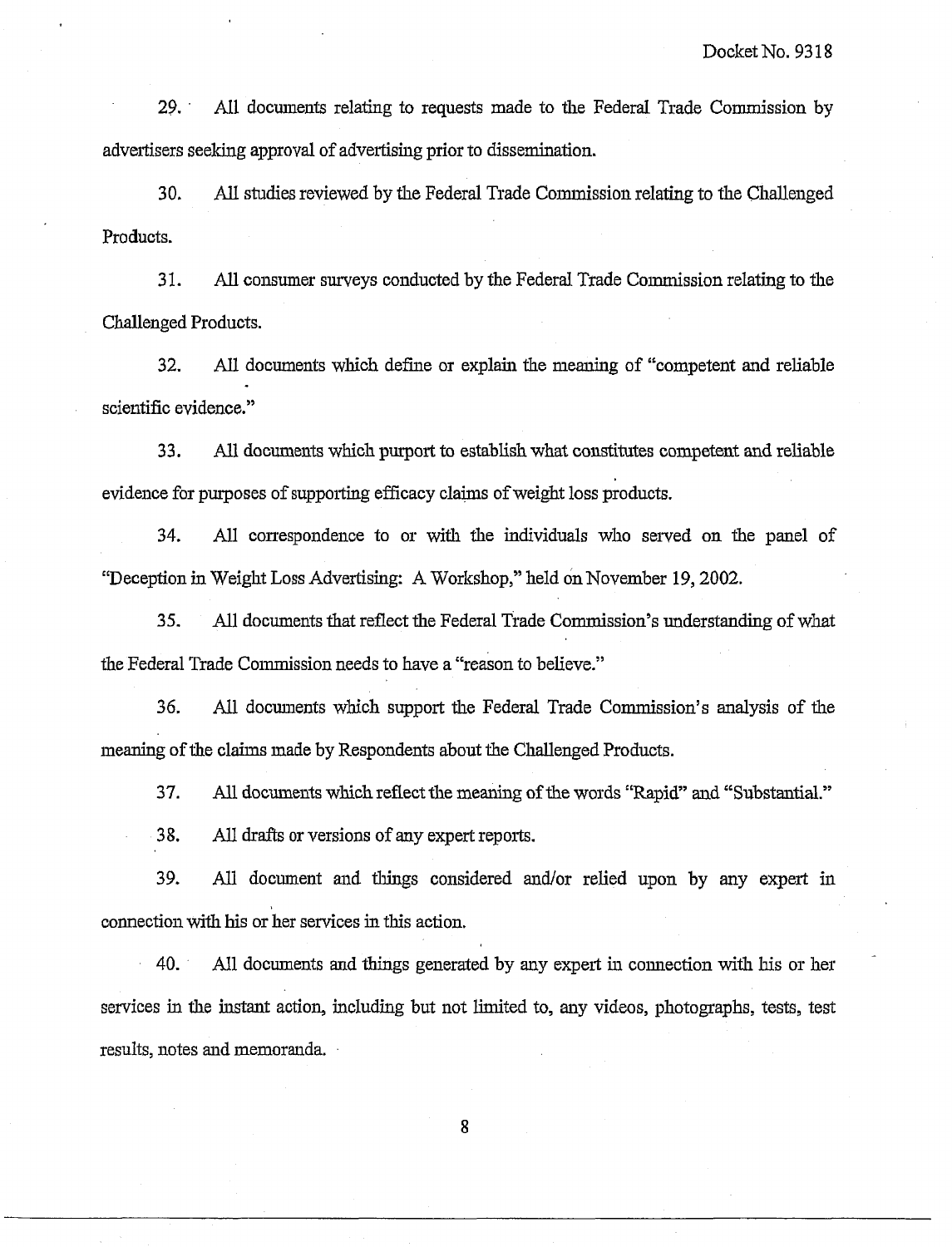Jeffrey D. Feldman Gregory L. Hillyer FELDMANGALE, P.A.<br>Miami Center – 19<sup>th</sup> Floor 201 South Biscayne Blvd. Miami, Florida 33131<br>Telephone: (305) 3 Telephone: (305) 358-5001<br>Facsimile: (305) 358-3309 Facsimile: (305) **358-3309** 

**CounseI for Respondents Basic Research, L.L.C., A.G. Waterhouse, L.L.C., Klein-Becker USA, L.L.C., Nutrasport, L.L.C., Sovage Dermalogic Laboratories, L.L.C. and Ban, L.L.C**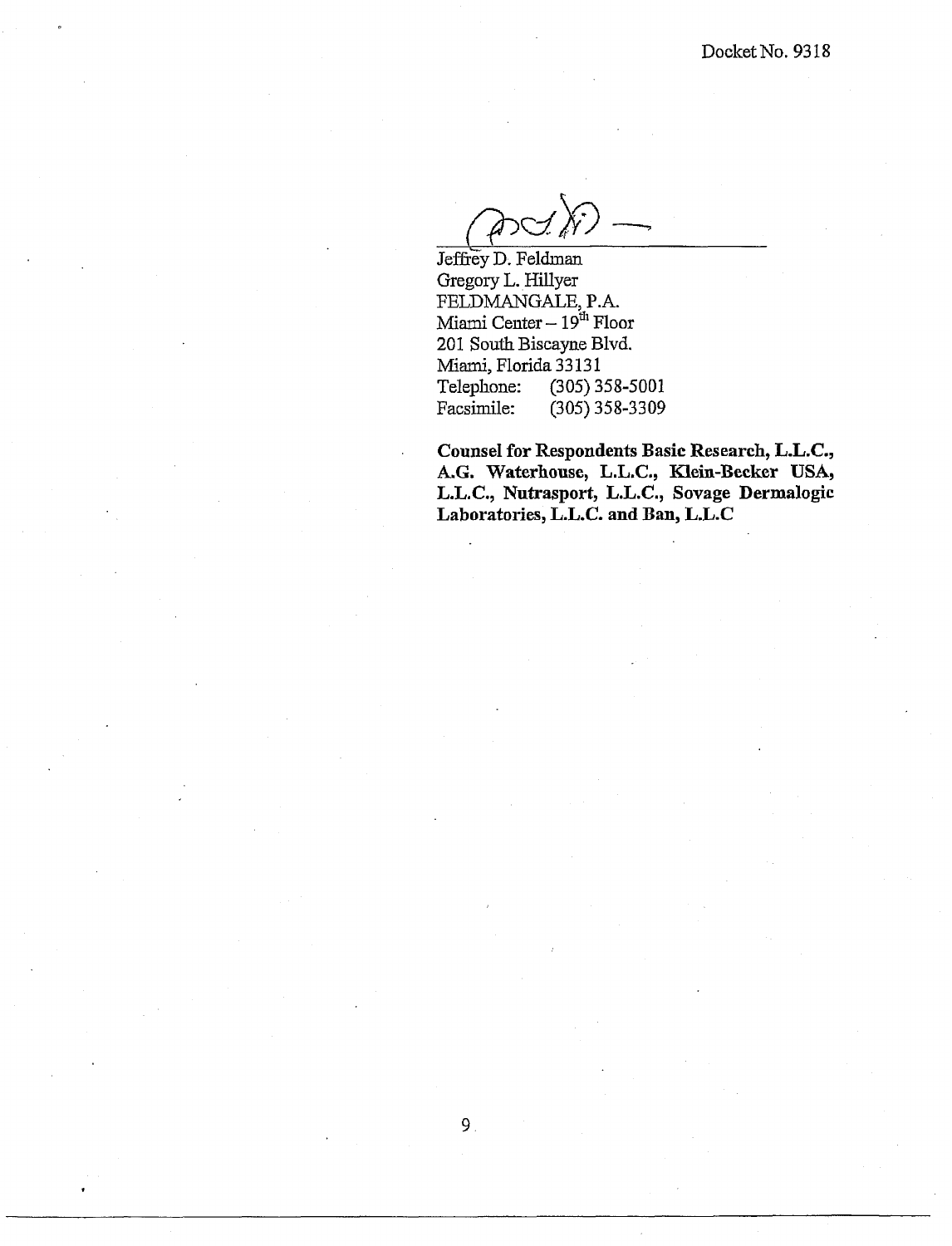#### **CERTIFICATE OF SERVICE**

I HEREBY CERTIFY that a true and correct copy of the foregoing was provided to the following parties this  $9^{7k}$  day of September, 2004 as follows:

(1) One (1) copy via e-mail attachment in Adobe<sup>®</sup> ".pdf" format to Commission Complaint Counsel, Laureen Kapin., Joshua S. Millard, and Laura Scheider, all care of  $\alpha$  is its inillard  $\alpha$  fic.gov; rrichardson  $\alpha$  fic.gov; Ischneider $\alpha$  fic.gov with one (1) paper courtesy copy via U. S. Postal Service to Laween Kapin, Bureau of Consumer Protection, Federal Trade Commission, Suite NJ-2122, 600 Pennsylvania Avenue, N.W., Washington, D.C., 20580;

(2) One (I) copy via United States Postal Service to Stephen Nagin, Esq., Nagin Gallop & Figueredo, 3225 Aviation Avenue, Suite 301, Miami, Florida 33 131.

**(3)** One (I) copy via United States Postal Service to Richard Burbidge, Esq., Jefferson W. Gross, Esq. and Andrew J. Dymek, Esq., Burbidge & Mitchell, 215 South State Street, Suite 920, Salt Lake City, Utah 841 11, Counsel for Dennis Gay.

(4) One (1) copy via United States Postal Service to Ronald F. Price, Esq., Peters Scofield Price, A Professional Corporation, 340 Broadway Centre, 111 East Broadway, Salt Lake City, Utah 84111, Counsel for Daniel B. Mowrey.

**(5)** One (1) copy via United States Postal Service to Mitchell K. Friedlander, 5742 West Harold Gatty Drive, Salt Lake **City,** Utah 845.11, *pro* so.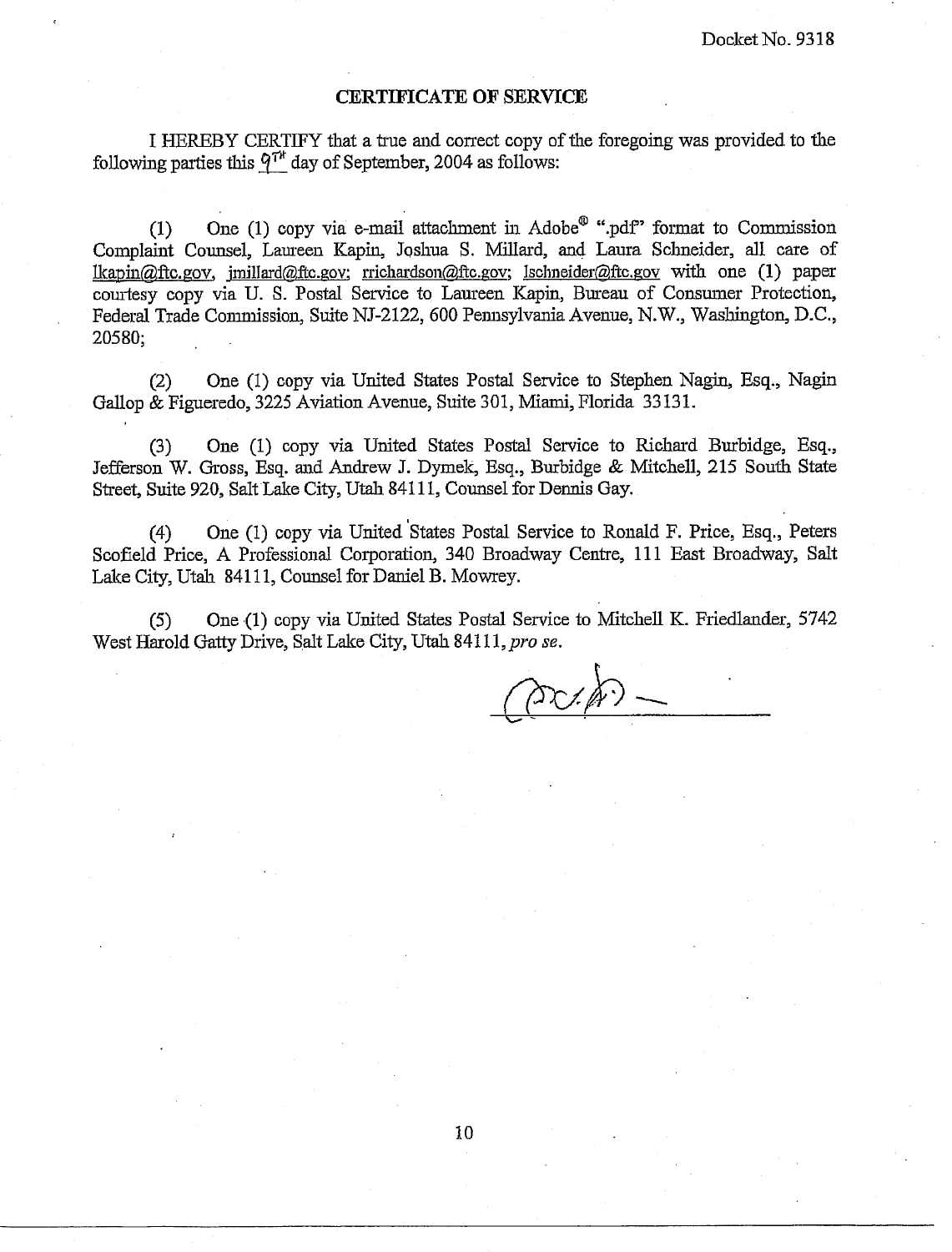## UNITED STATES OF AMERICA BEFORE THE FEDERAL TRADE COMMISSION

1 1  $)$  $)$  $)$  $)$  $)$ 

 $)$ 

 $)$  $)$  $)$  $)$  $)$ 

| In the Matter of                                      |
|-------------------------------------------------------|
| <b>BASIC RESEARCH, L.L.C.,</b>                        |
| A.G. WATERHOUSE, L.L.C.,<br>KLEIN-BECKER USA, L.L.C., |
| NUTRASPORT, L.L.C.,                                   |
| <b>SOVAGE DERMALOGIC</b>                              |
| LABORATORIES, L.L.C.,                                 |
| <b>BAN, L.L.C.,</b>                                   |
| DENNIS GAY,<br><b>DANIEL B. MOWREY, and</b>           |
| MITCHELL K. FRIEDLANDER,                              |

Docket No. 9318

PUBLIC DOCUMENT

Respondents.

# ORDER GRANTING COMPLAINT COUNSEL'S MOTION FOR LEAVE TO SUBMIT REPLY TO RESPONDENTS' OPPOSITION TO PENDING MOTION TO STRIKE RESPONDENTS' ADDITIONAL DEFENSES

On September 13,2003, Complaint Counsel moved for leave to file a *Reply* in response to Respondents' *Opposition* to Complaint Counsel's *Motion to Strike Respondents' Additional Defenses.* As Respondents have raised new issues for the record that may have precedential effect, it is fair to allow an opportunity to respond, and a response to the matters raised in Respondents' *Opposition* would assist the Court in resolving the pending *Motion to Strike*.

Accordingly, upon due consideration of the parties' submissions, it is hereby

ORDERED that Complaint Counsel's Motion to Submit Reply is GRANTED.

Complaint Counsel shall file their *Reply* within five business days of this *Order.* 

ORDERED:

Stephen J. McGuire Chief Administrative Law Judge